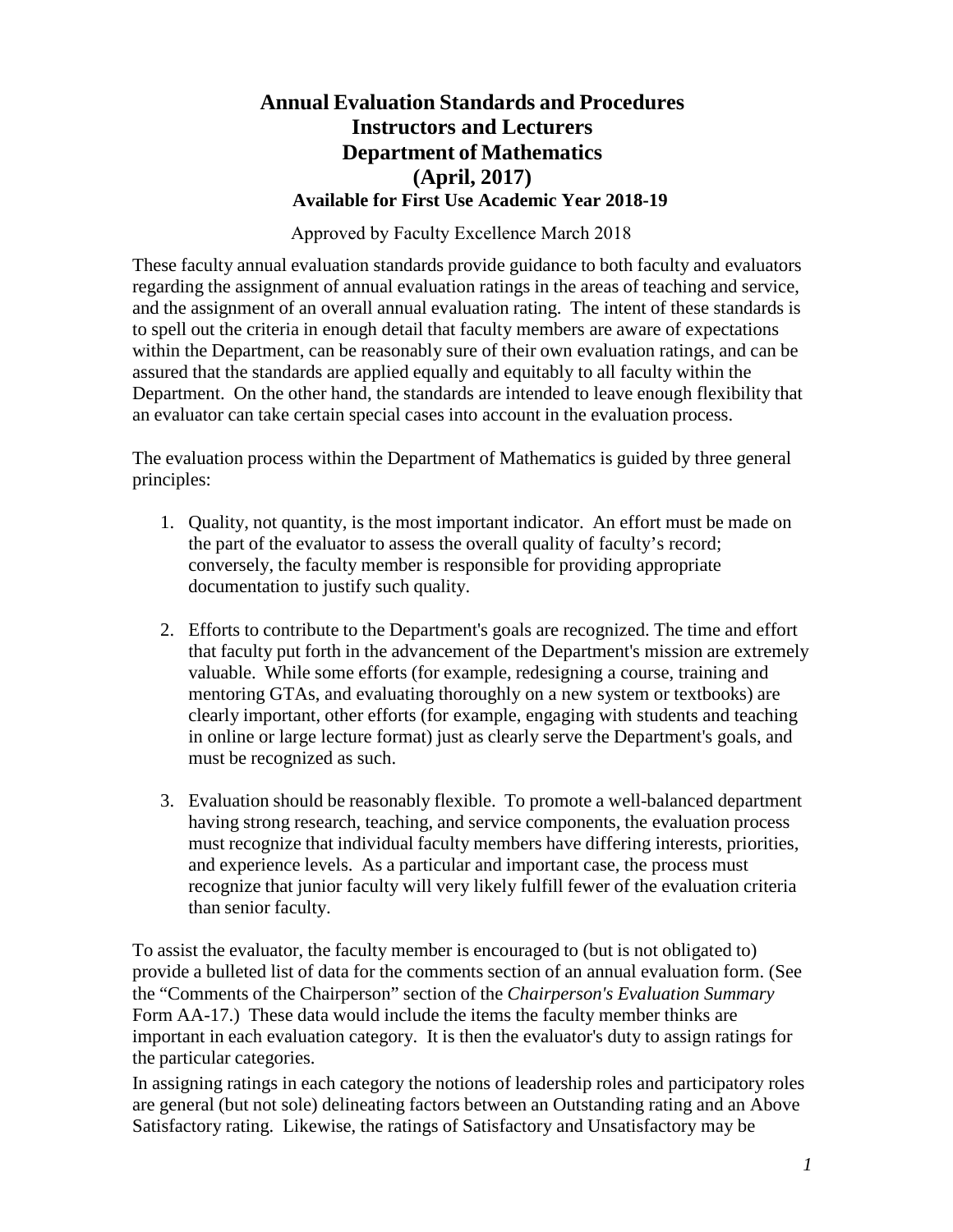determined by a willingness or unwillingness to perform assigned duties. At no time shall a faculty member receive a rating below Satisfactory in a given category if no assignment was made in that category.

In general, it is the faculty member's responsibility to properly document activities and accomplishments that contribute to the evaluation ratings. While the evaluator may be lenient across the board in enforcing this, he or she is only required to weigh activities and accomplishments that are presented to him or her. In the case of disagreement or grievance, the evaluator may request and must consider any additional evidence presented to him or her.

## **OVERALL RATING**

This document is based on the typical assignment of instructors and lecturers, which includes at least 12 credit hours per semester and a smaller service assignment.

| Overall                   | <b>Teaching</b>             | Service     |
|---------------------------|-----------------------------|-------------|
| Outstanding               |                             | At least AS |
|                           |                             |             |
| <b>Above satisfactory</b> | At least S                  | At least AS |
|                           | AS                          | At least S  |
| <b>Satisfactory</b>       | At least S                  | At least S  |
| <b>Conditional</b>        | At least one conditional    |             |
| <b>Unsatisfactory</b>     | At least one unsatisfactory |             |

The overall rating will be determined based on the following format.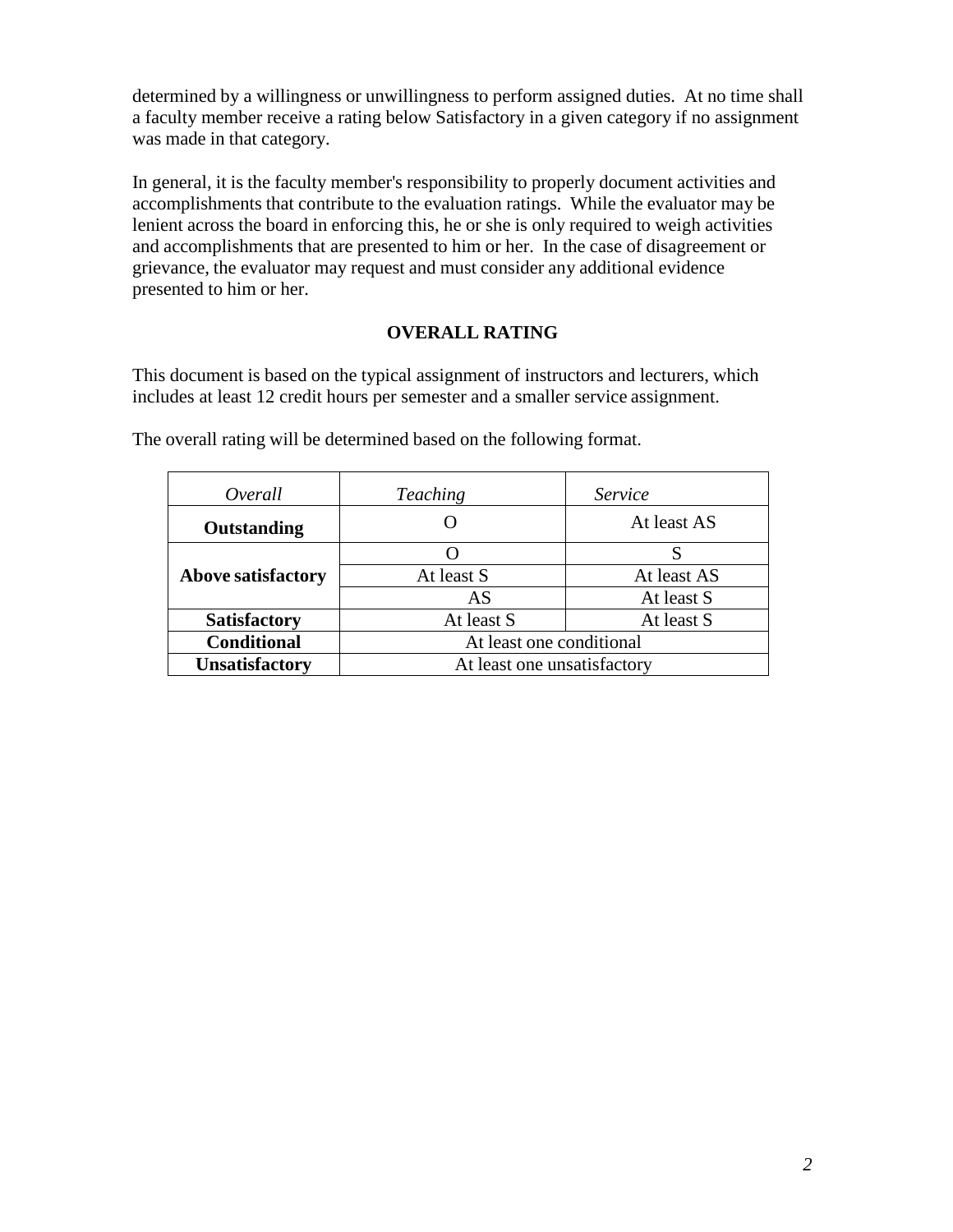## **TEACHING**

## **Satisfactory**

A satisfactory rating in teaching requires achieving all of the following minimum standards:

- Teach effectively with appropriate content, learning objectives, rigor, and pedagogical approaches.
- Meet classes on a regular basis as scheduled.
- Hold scheduled office hours.
- Reply in a timely fashion to student inquiries.
- Provide effective and accurate advisement when appropriate.
- Submit book orders on time as required by state legislation.
- Have clear, detailed course syllabi that meet the university requirements and submit copies of syllabi to the department on time.
- Provide regular evaluative feedback on student assignments.
- Meet with students during the final examination period in compliance with university regulations.
- Submit grades on time.
- Provide copies of final examinations to the department on time.
- Communicate effectively with SAS for all students who need the service.
- Respond to an urgent department need for example covering a class or working on a time critical effort on very short notice.

## **Above Satisfactory (Participation)**

In addition to the requirements in the Satisfactory category, at least two of the items listed below are required for this rating.

- Above satisfactory student and peer evaluations while maintaining high academic standards
- Conduct seminars or deliver materials to enhance student learning, for example, weekly research lectures specifically targeted to student audiences, additional help sessions.
- Submission of educational grant proposals
- Provide comprehensive materials for students to supplement the textbook
- Evidence of significant efforts towards professional development, e.g. attending teaching workshops and implementing the new ideas in classroom
- Documented inclusion of routine formative assessments (in-process evaluations of student comprehension, learning needs, and academic progress between mid-term exams) in an effort to improve student learning (examples would include graded assessments beyond computer grades assignments such as in-class group exercises, hand graded assignments, projects, etc.)
- Redesign a course and implement it successfully
- Effective training of GTAs to his or her courses, assigned or coordinated
- Participate in an external educational grant. Credit given for the duration of the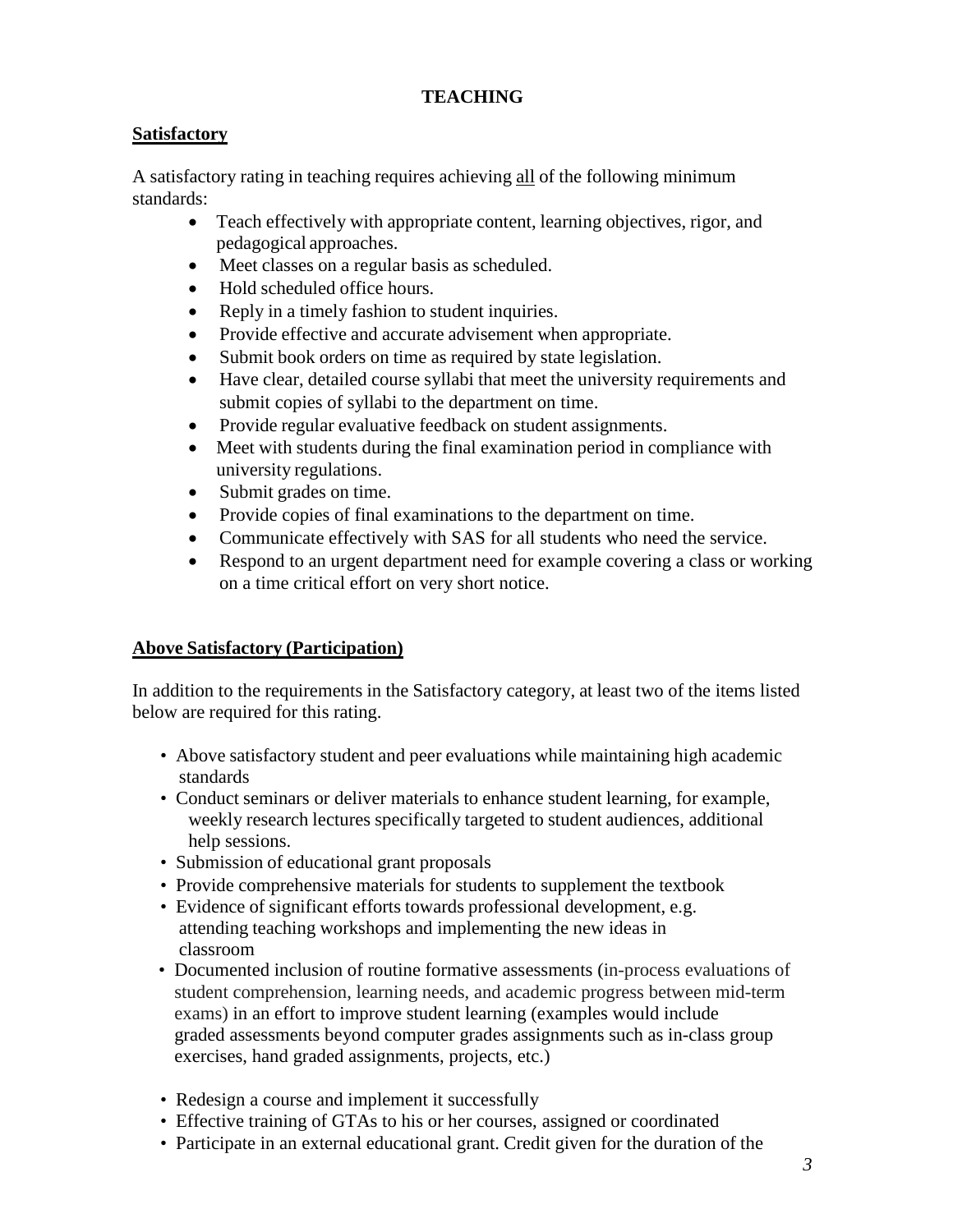participation.

•

## **Outstanding (Leadership)**

In addition to the requirements in the Above Satisfactory category, at least one of the items listed below is required for this rating. (Any item listed here can replace an item in AS category.)

- PI/co-PI on external educational grant. Credit given for the duration of the grant.
- Receive UCF or national teaching award
- Serve as academic advisor for several math majors
- Publish textbooks, workbooks, manuals, journal article, or software that support instruction.
- Evidence of exceptional teaching including unusually high levels of student learning such as high student success rate in a common examined course, outstanding student evaluation while maintaining high academic standards, etc.
- Leadership in major teaching project such as on how to deliver a low division course in large lecture format, how to introduce an active learning format in teaching an upper division course, developing innovative pedagogy, etc.
- Give workshops or presentation on teaching at the University level or nationally.
- Develop a new course and implement it successfully

### **Conditional**

• Do not meet the requirements for Satisfactory.

#### **Unsatisfactory**

- Do not meet the requirements for Satisfactory for more than one year, or:
- Often cancel class, come late, or cancel office hours.
- Negative impact on student learning.
- Documented problems with teaching.
- Lack of willingness to teach courses based on departmental need.

#### **SERVICE**

All faculty are expected to participate in departmental events. The following are examples of activities that are considered in evaluating the service component.

### Activities

- attending a graduate commencement
- mentoring undergraduate math majors
- actively serving on department or college committees or subcommittees
- serving on university committees or subcommittees
- chairing any committee
- coordinating in a course by providing instructors with necessary resource according to department's approved standards and policies